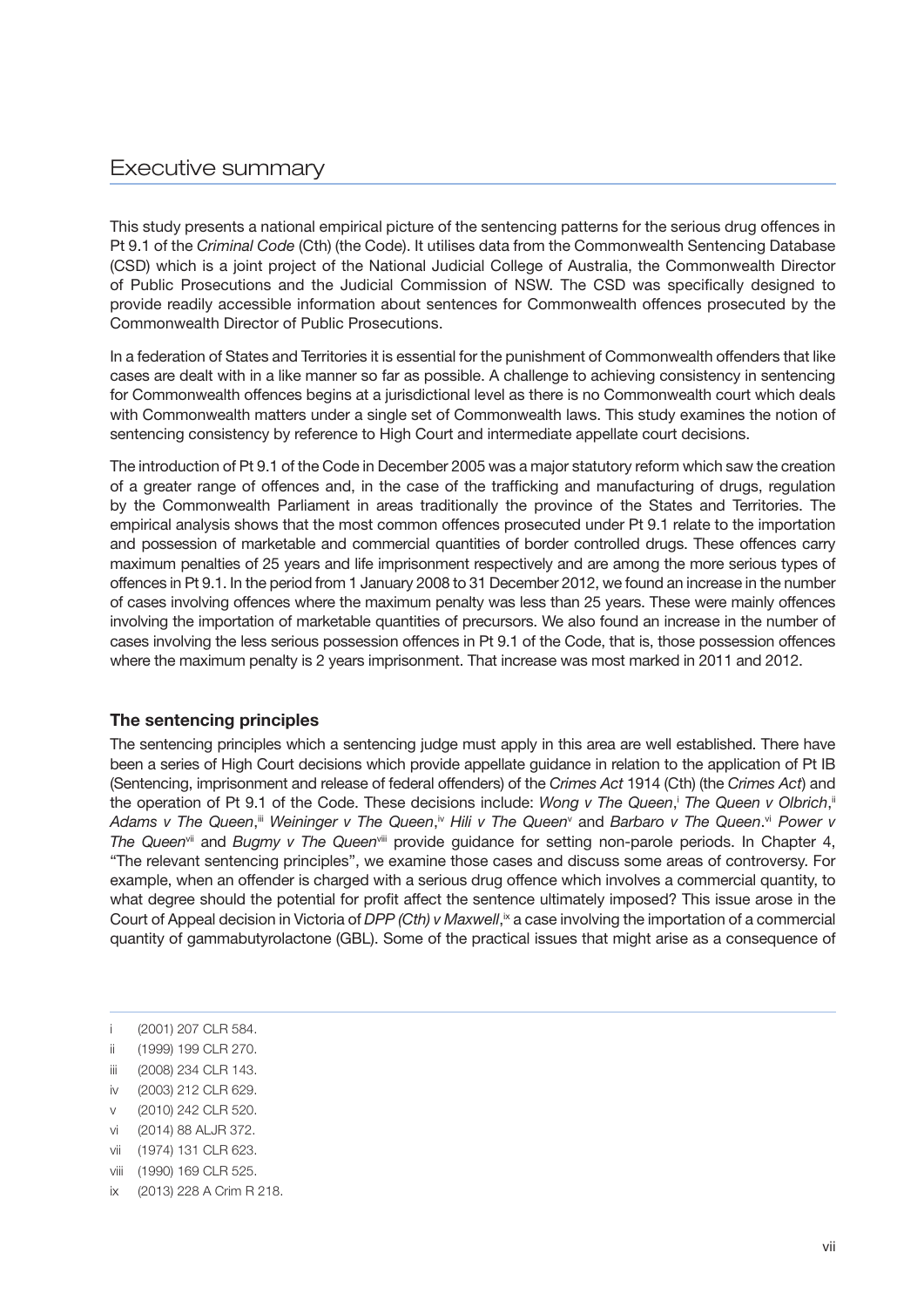that decision are discussed in Chapter 4. The empirical analysis clearly shows that the sentences imposed when an offence involves a commercial quantity of GBL were significantly lower than those imposed when the offence involved other drug types such as heroin, 3,4-methylenedioxymethamphetamine (MDMA) and cocaine. This is an area which may require further appellate examination.

Another area of controversy, also discussed in Chapter 4, has been the approach to fixing non-parole periods and recognizance release orders under Pt IB. Here, in *Hili v The Queen*, the High Court overturned the NSW Court of Criminal Appeal approach.<sup>x</sup> The High Court made it clear that there is no usual fixed custodial period relative to a head sentence. In Chapter 6, "Sentencing patterns for the period 2008–2012", we analyse the impact of *Hili*. The analysis shows that since that decision there have been what appear to be significant shifts in non-parole periods relative to head sentence levels. Notably, there have been shifts towards non-parole periods which are either less than, or higher than, what was previously considered to be the norm. It is too early to make firm predictions about the impact of *Hili*. Moreover, the number of cases available for analysis in some States since *Hili* was relatively small.

## **Achieving consistency**

Consistency in the application of sentencing principles is a strong theme in the cases and persistently emphasised by the High Court. The study reviews the law as it relates to the use of statistics and comparative cases in the sentencing exercise. This has been the subject of several intermediate appellate decisions, such as *DPP (Cth) v De La Rosa*xi and *R v Cheung*, xii and by the High Court in *Hili v The Queen* and *Barbaro v The Queen*. For a national system to work effectively it is essential that in a given case the sentencing judge synthesise the relevant case law and the sentences imposed in past cases when determining the appropriate sentence. This issue is discussed in detail in Chapter 5, "The imperative of achieving reasonable consistency". The practical issues which might arise when a court is required to sentence an offender for the newer Commonwealth offences, such as trafficking or manufacturing which were previously only dealt with by the States and Territories, are also discussed.

The empirical analysis shows that there are differences in the lengths of the sentences being imposed in the States and the Northern Territory. Perhaps the most notable result was that offenders sentenced in Victoria were given less severe sentences (as were offenders in Queensland and, to a lesser extent, in South Australia) than elsewhere. There are also differences in the non-parole periods being fixed in the States and the Northern Territory.

## **The empirical analysis**

Notwithstanding that numerical ranges of sentences are historical statements of what has occurred in the past, they do provide a useful yardstick against which a sentencing court can examine a proposed sentence.<sup>xiii</sup> The empirical analysis in the study examines the types of offences being dealt with by higher courts and the sentences imposed during the period from 1 January 2008 until 31 December 2012. A number of the key findings of the analysis have been highlighted above. The analysis also shows that:

- Overall, the vast majority of offenders sentenced for offences in Pt 9.1 of the Code are sentenced to a term of full-time imprisonment.
- A significant majority of these offenders plead guilty and a significant majority have no prior record.

x (2010) 242 CLR 520 at [36]–[44].

xi (2010) 79 NSWLR 1.

xii (2010) 203 A Crim R 398.

xiii *DPP (Cth) v De La Rosa* (2010) 79 NSWLR 1 at [304].